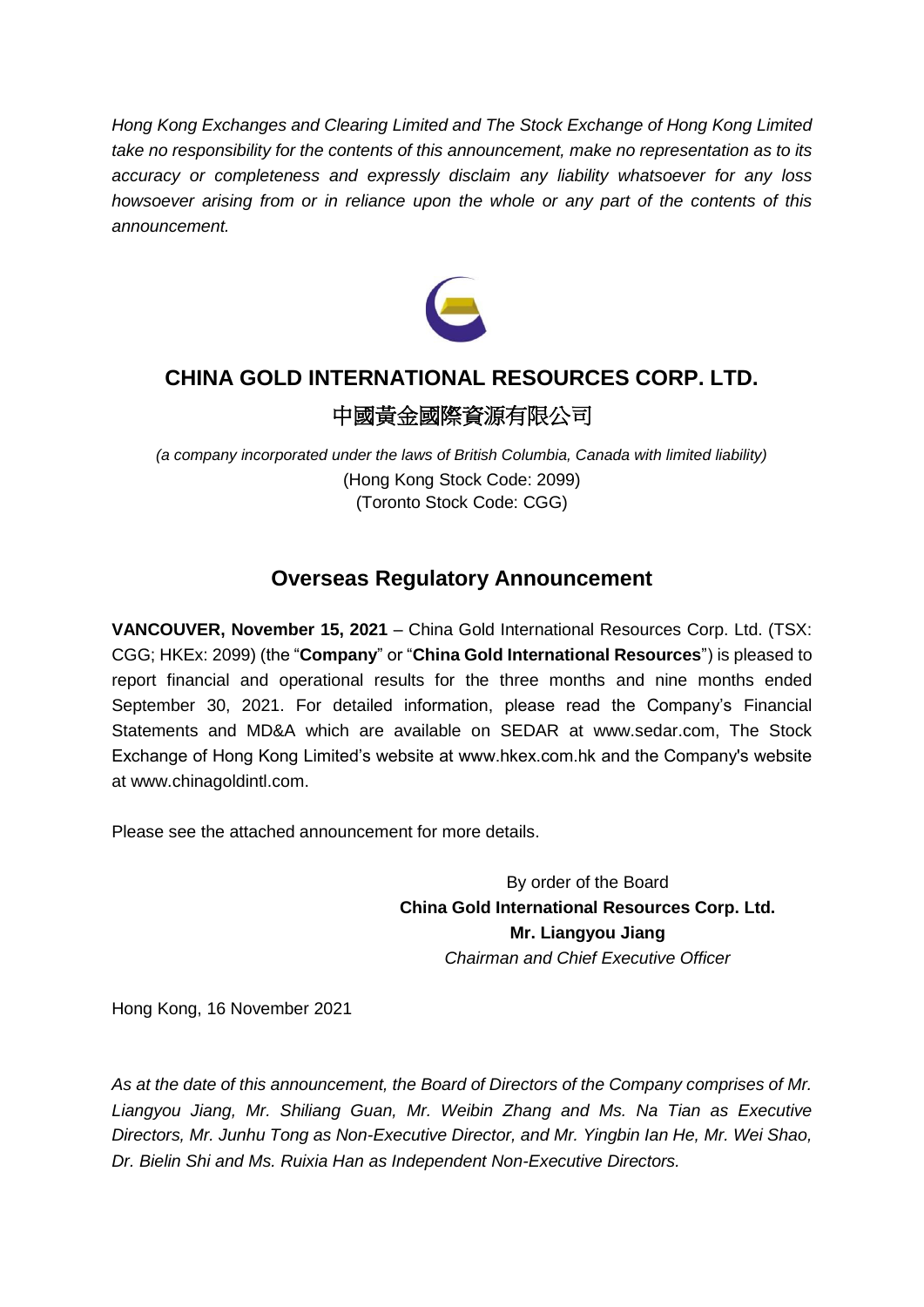# **China Gold International Resources Corp. Ltd.**

### **China Gold International Resources Reports 2021 Third Quarter Results**

VANCOUVER, November 15, 2021 – China Gold International Resources Corp. Ltd. (TSX: CGG; HKEx: 2099) (the "**Company**" or "**China Gold International Resources**") is pleased to report financial and operational results for the three months ("**Q3**" or "**third quarter 2021**") and nine months ("**nine months 2021**") ended September 30, 2021. This news release should be read in conjunction with the Company's Financial Statements, Notes to the Financial Statements and Management's Discussion and Analysis ("**MD&A**").

For detailed information, please read the Company's Financial Statements and MD&A which are available on SEDAR at www.sedar.com, The Stock Exchange of Hong Kong Limited's website at www.hkex.com.hk, the Company's website at www.chinagoldintl.com, or call the Company at +1-604-609-0598 and email to info@chinagoldintl.com.

### *Selected Production and Financial Highlights: Q3 2021 Compared to Q3 2020*

- Revenue increased by 3% to US\$248.3 million from US\$240.5 million for the same period in 2020.
- Mine operating earnings increased by 25% to US\$82.6 million from US\$66.1 million for the same period in 2020.
- Net income increased by 10% to US\$52.2 million from US\$47.6 million for the same period in 2020.
- Cash flow from operation increased by 14% to US\$117.5 million from US\$103.3 million for the same period in 2020.
- Total gold production decreased by 14% to 57,288 ounces from 66,799 ounces for the same period in 2020.
- Total copper production decreased by 14% to 41.8 million pounds (18,947 tonnes) from 48.6 million pounds (22,029 tonnes) for the same period in 2020.

#### *Selected Production and Financial Highlights: Nine Months 2021 Compared to Nine Months 2020*

- Revenue increased by 38% to US\$825.3 million from US\$598.2 million for the same period in 2020.
- Mine operating earnings increased by 144% to US\$292.3 million from US\$119.8 million for the same period in 2020.
- Net income increased by 265% to US\$209.9 million from US\$57.5 million for the same period in 2020.
- Cash flow from operation increased by 127% to US\$393.9 million from US\$173.7 million for the same period in 2020.
- Total gold production increased by 0.2% to 182,034 ounces from 181,671 ounces for the same period in 2020.
- Total copper production increased by 10% to 143.3 million pounds (65,013 tonnes) from 130.8 million pounds (59,317 tonnes) for the same period in 2020.

 $\overline{\phantom{a}}$  , and the contribution of the contribution of the contribution of the contribution of the contribution of the contribution of the contribution of the contribution of the contribution of the contribution of the